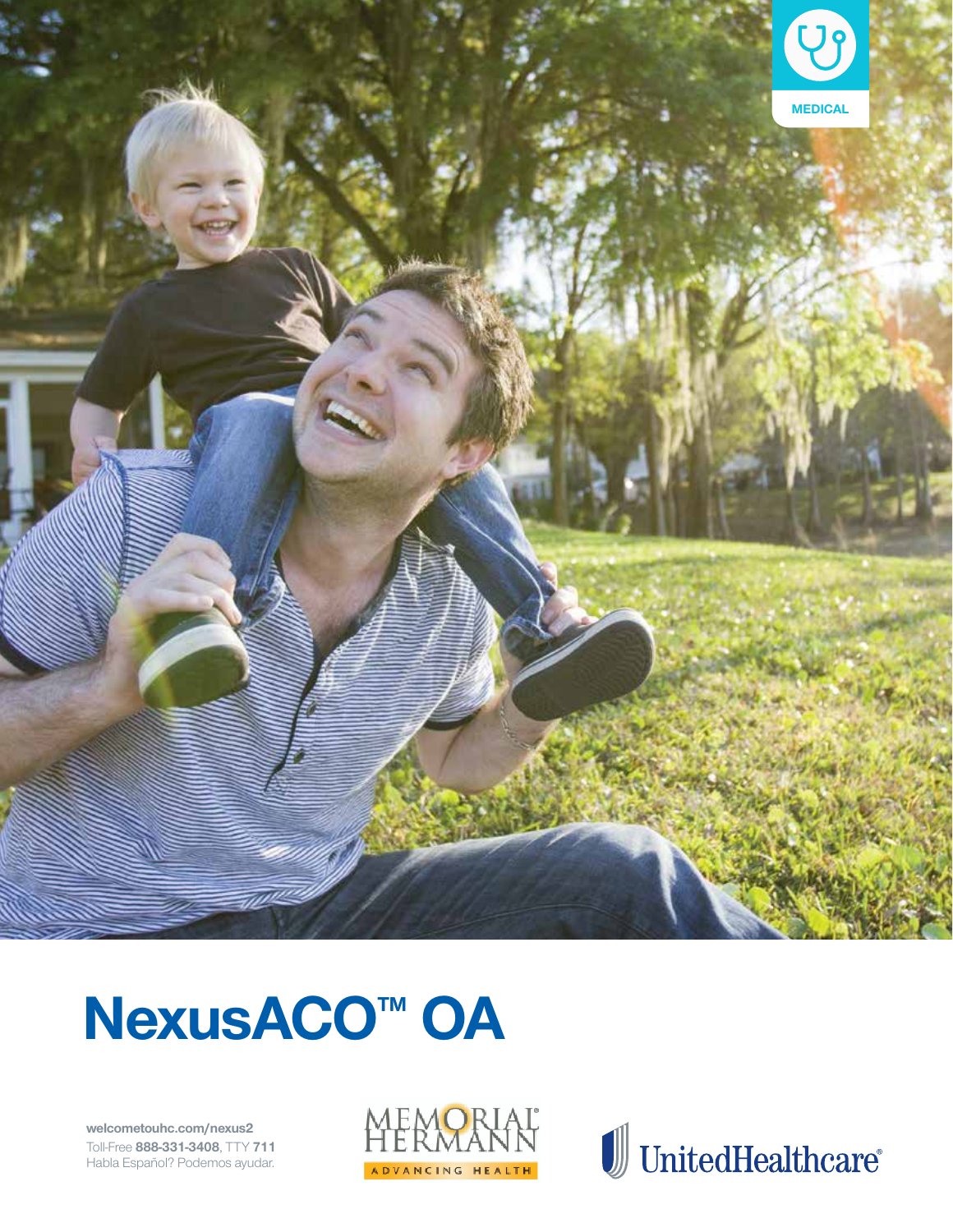## We're here to help you feel good about your health care.

You can count on us to help make your health experience easier. We'll give you tools and support to help you save time, save money and find care when you need it.

## Preventive care is covered 100 percent in our network.\*

 $\blacklozenge$ Immunizations

 $\blacktriangleright$  Preventive exams and health screenings



## Help is a call, email or web chat away.

Have questions about your health care benefits?

◆ Need help resolving a claim?

Have questions about a recent screening or test?

 $\blacklozenge$  Need to find a doctor or schedule an appointment?

You can call or web chat with a registered nurse 24/7.

## Save on covered services when you use network providers.

- ◆ Doctors' office visits
- $\sqrt{\ }$  Prescription drugs
- **↓** Emergency services
- ◆ Hospital care
- Lab services
- ◆ Pregnancy care services
- ◆ Outpatient care services
- ◆ Rehabilitative services and devices
- Wellness services
- Mental health and substance use disorder services and more

If you're wondering, this is not the complete list of covered services.

Make sure to choose a primary care physician (PCP) from the network. **Choosing a Tier 1 PCP may offer you the greatest value for your health care benefits.**

For all of the **COVERAGE DETAILS**, see your official health plan documents.



## Manage your health and plan online and on the go.

Access your benefits and get help anytime, anywhere with **myuhc.com**® and the UnitedHealthcare Health4Me® app.

**VISIT welcometouhc.com/nexus2** for more information.

\*Certain preventive care services are provided as specified by the Patient Protection and Affordable Care Act (ACA), with no cost sharing to you. These services are based on your age, gender and other health factors. UnitedHealthcare also covers other routine services that may require a copay, coinsurance or deductible.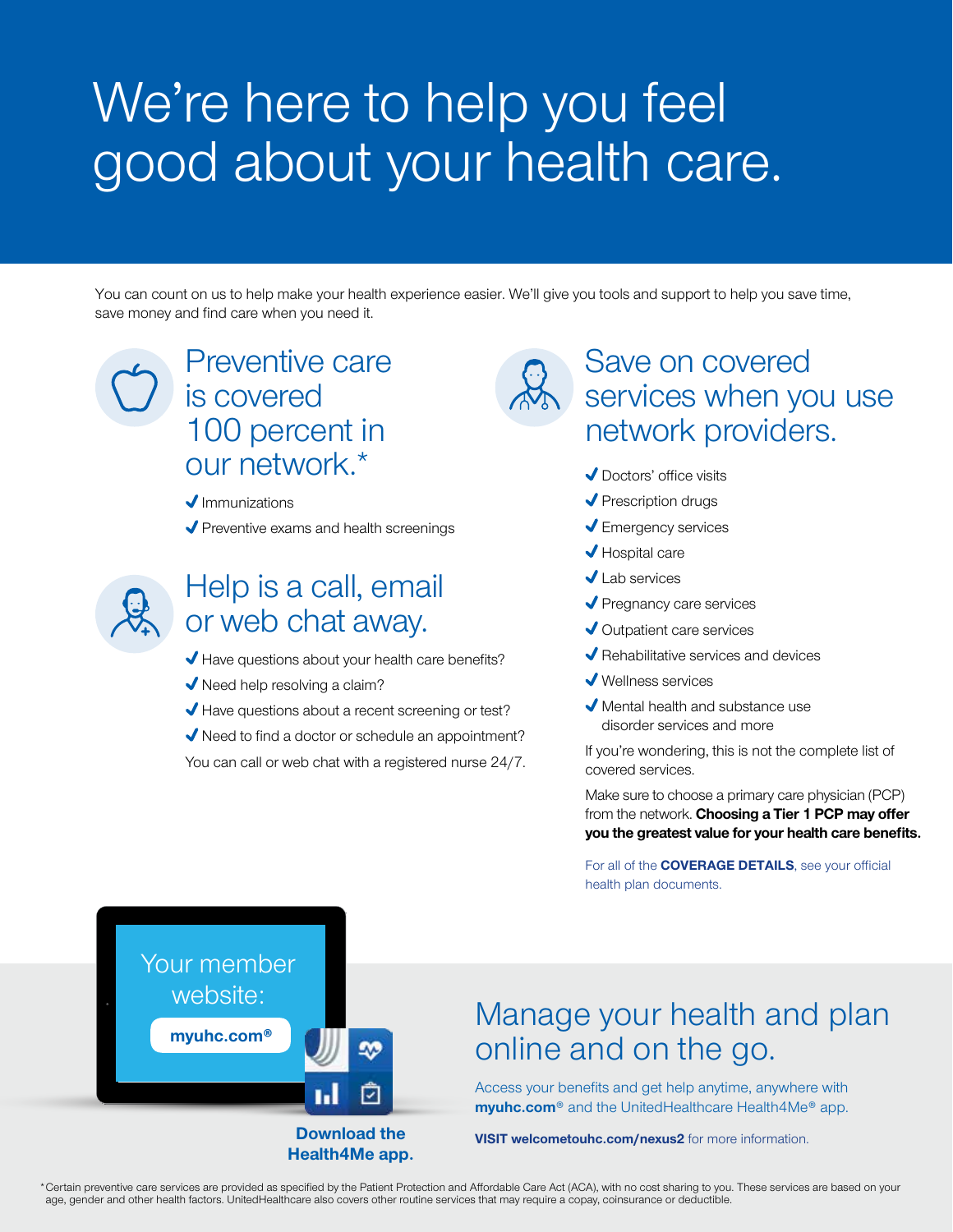## Find care that can help save you time and money.

## Get a plan with a primary care physician (PCP) and *save* with Tier 1 providers.



#### **Choose a PCP who helps manage your care.**

You need to select a PCP for each covered family member. Choosing Tier 1 doctors, hospitals and other health care providers may offer you the greatest value for your health care benefits. To find a Tier 1 PCP, go to **welcometouhc.com/nexus2**.

#### **If you need to see a specialist, you do not need a referral.**

With an open access plan, you do not need a referral. To save money, work with your Tier 1 PCP to choose a network specialist.



#### **Important: There's no coverage if you go out of network.**

You can receive care and services from anyone in our network. If you don't use the network, you'll have to pay for all of the cost. The only exception is urgent or emergency care.

#### **Preventive care is covered 100 percent in our network.**

## Choosing your care provider.

Your plan requires you to choose a primary care physician. Why? Your PCP works with you as a single point of contact to help guide your care, saving you time and money for each covered family member.

These doctors provide preventive care, treat chronic conditions, manage your medications and connect you with a specialist, if needed.

#### Having one main doctor with in-depth knowledge of your health also helps you avoid duplicating tests or services.

### Look for Tier 1 care first.



Where you go for care can make a difference. Tier 1 providers are doctors, hospitals and other health care facilities that may offer you the greatest value for your health care benefits.



**\$\$** Network

**\$\$\$\$** Out-of-network (no coverage)

Look for the Tier 1 symbol when doing a network search at **welcometouhc.com/nexus2**.

Based solely on cost-sharing.

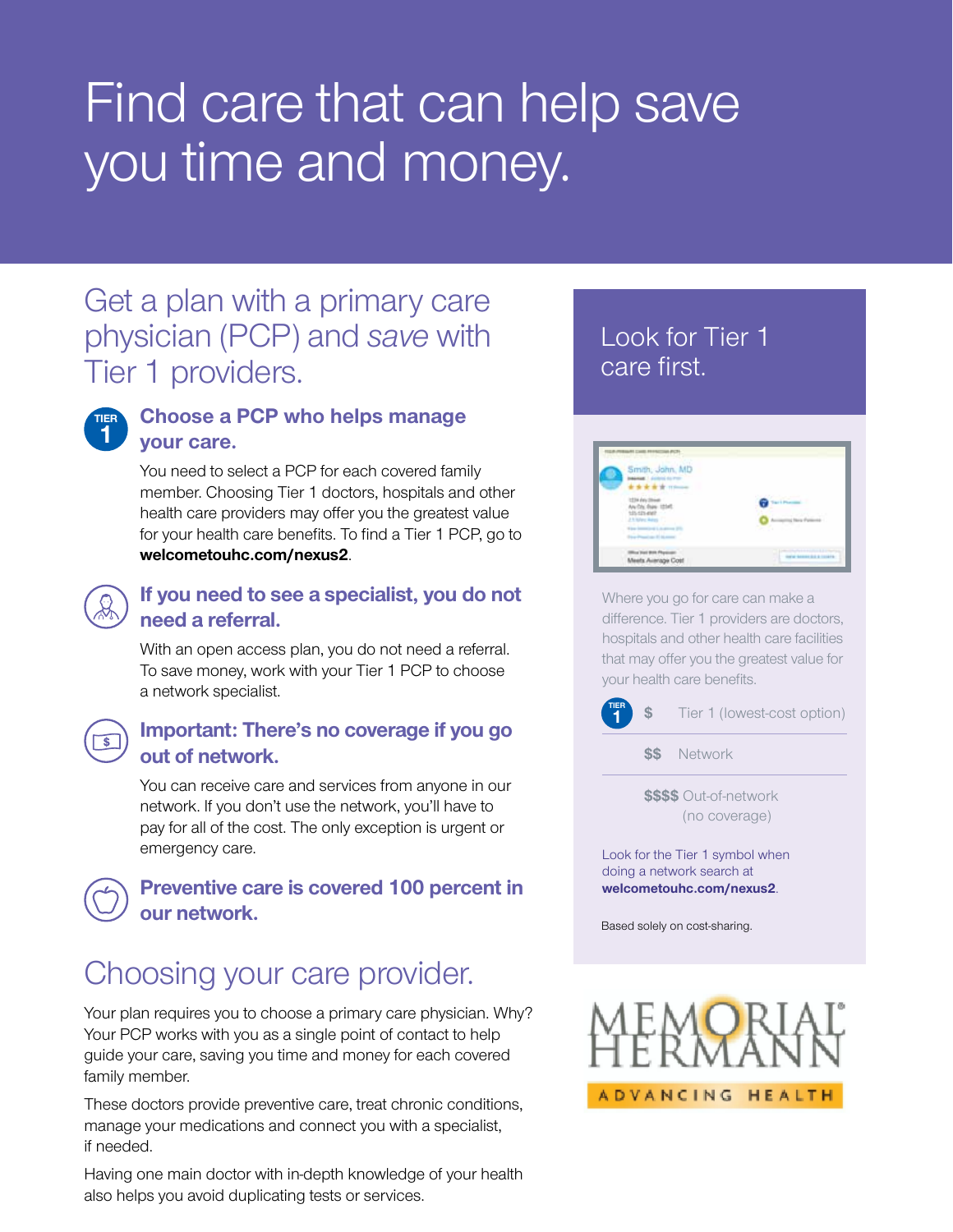## Understand your costs when getting care.

#### **Copayment (or copay)\***

You'll usually pay a fixed amount of money for each covered doctor visit or prescription. You may pay a lower copay when you use Tier 1 providers.

#### **Deductible\***

This is the amount you will need to pay for covered services before your plan begins to pay.

#### **Coinsurance\***

After you've paid your deductible, you only pay a percentage of the cost for each covered service. You may pay a lower percentage when you use Tier 1 providers.

#### **Out-of-pocket limit**

You'll never pay more than your out-of-pocket limit during the plan year for covered services. The out-of-pocket limit includes all of your copayment, deductible and coinsurance payments.

Choose Tier 1 providers to help save on your care. For all of the **COVERAGE DETAILS**, see your official health plan documents.



#### **Find insurance terms confusing?**

 **Visit justplainclear.com.**

#### **Save from 10–50 percent with the Health Discount Program on:**

- $\sqrt{\ }$  Teeth whitening
- ◆ Laser eye surgery
- $\sqrt{\phantom{a}}$  Massages

I. п П

 $\blacklozenge$  Infertility treatments

Jenny Craig.







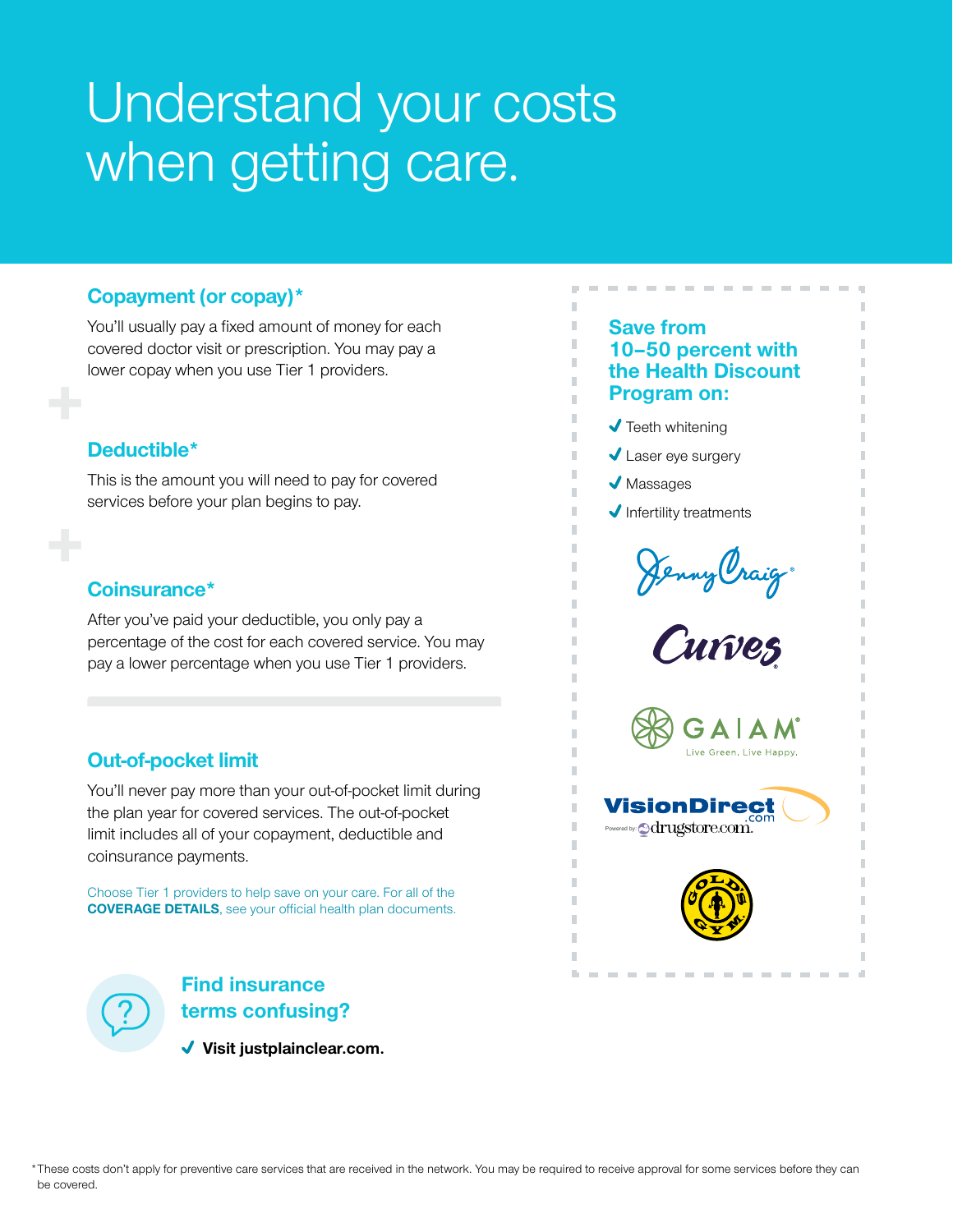# Understand your pharmacy benefit.

#### **Your covered medications.**

OptumRx® is your UnitedHealthcare plan's pharmacy care services manager. OptumRx is committed to providing you with easier and lower-cost ways to get the medication you need.

The UnitedHealthcare Prescription Drug List (PDL) is the list of medications that are covered by the plan. The PDL is organized by cost levels, known as tiers. Choosing medications in Tier 1 may help save you money, similar to choosing a Tier 1 PCP.



#### **Save on your medications.**

- **Use home delivery.** Up to a three-month supply of your medications will ship free to your home, often at a lower cost than retail. You also get 24/7 phone support, medication refill reminders and more. And it saves you trips to the pharmacy.
- **Use network pharmacies.** Pharmacies in our network have agreed to charge lower prices. Our network includes thousands of pharmacies across the country.
- **Use Tier 1 medications, such as generics.** Use the PDL to help you or ask your doctor if you have a medication that is placed in a higher tier (Tier 3, for example). Check to see if a Tier 1 option is available. The higher-cost brand medications are usually placed in higher tiers.

### Fill your prescriptions two ways.



- 1. Choose from thousands of network retail pharmacies.
- 2. Take advantage of the convenience of OptumRx home delivery.

#### **Manage your pharmacy benefits on the go.**

With **myuhc.com** and the Health4Me app, you can:

- Enroll in home delivery
- $\blacktriangleright$  Find network pharmacies
- $\blacktriangledown$  Refill prescriptions and set up refill reminders
- Estimate and compare medication costs
- ◆ Search your plan's PDL



The **HEALTH4ME APP** can also help determine how a medication is covered and whether or not there are other options to help save you money.